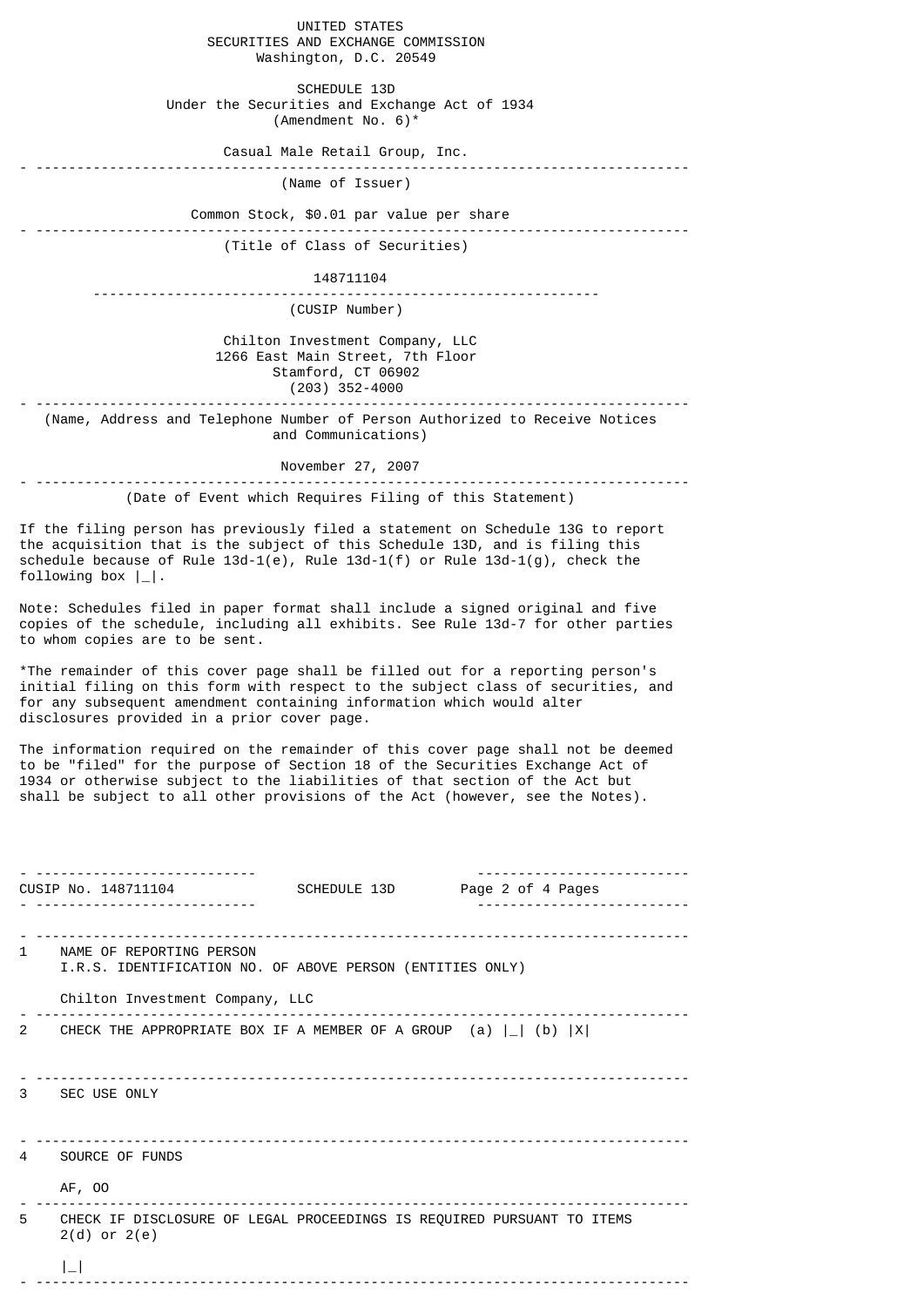## 6 CITIZENSHIP OR PLACE OF ORGANIZATION

| Delaware                                                                                                    |                                                      |                             |                                       |  |  |  |  |
|-------------------------------------------------------------------------------------------------------------|------------------------------------------------------|-----------------------------|---------------------------------------|--|--|--|--|
|                                                                                                             |                                                      |                             | 7 SOLE VOTING POWER                   |  |  |  |  |
| NUMBER OF<br><b>SHARES</b><br>BENEFICIALLY<br>OWNED BY<br><b>EACH</b><br>REPORTING<br><b>PERSON</b><br>WITH |                                                      |                             | 8,879,099<br><u>o dia dia dia dia</u> |  |  |  |  |
|                                                                                                             |                                                      |                             | 8 SHARED VOTING POWER                 |  |  |  |  |
|                                                                                                             |                                                      |                             | 0                                     |  |  |  |  |
|                                                                                                             |                                                      |                             | 9 SOLE DISPOSITIVE POWER              |  |  |  |  |
|                                                                                                             |                                                      |                             | 8,879,099                             |  |  |  |  |
|                                                                                                             |                                                      | 10 SHARED DISPOSITIVE POWER |                                       |  |  |  |  |
| 11<br>AGGREGATE AMOUNT BENEFICIALLY OWNED BY EACH REPORTING PERSON                                          |                                                      |                             |                                       |  |  |  |  |
| 8,879,099                                                                                                   |                                                      |                             |                                       |  |  |  |  |
| $12 \overline{ }$<br>CHECK IF THE AGGREGATE AMOUNT IN ROW (11) EXCLUDES CERTAIN SHARES                      |                                                      |                             |                                       |  |  |  |  |
|                                                                                                             |                                                      |                             |                                       |  |  |  |  |
| 13                                                                                                          | PERCENT OF CLASS REPRESENTED BY AMOUNT IN ROW (11)   |                             |                                       |  |  |  |  |
|                                                                                                             | 21.3%<br><u>.</u>                                    |                             |                                       |  |  |  |  |
| 14                                                                                                          | TYPE OF REPORTING PERSON (See Instructions)          |                             |                                       |  |  |  |  |
|                                                                                                             | <b>TA</b><br><u> - - - - - - - - - - - - - - - -</u> |                             |                                       |  |  |  |  |
|                                                                                                             |                                                      |                             |                                       |  |  |  |  |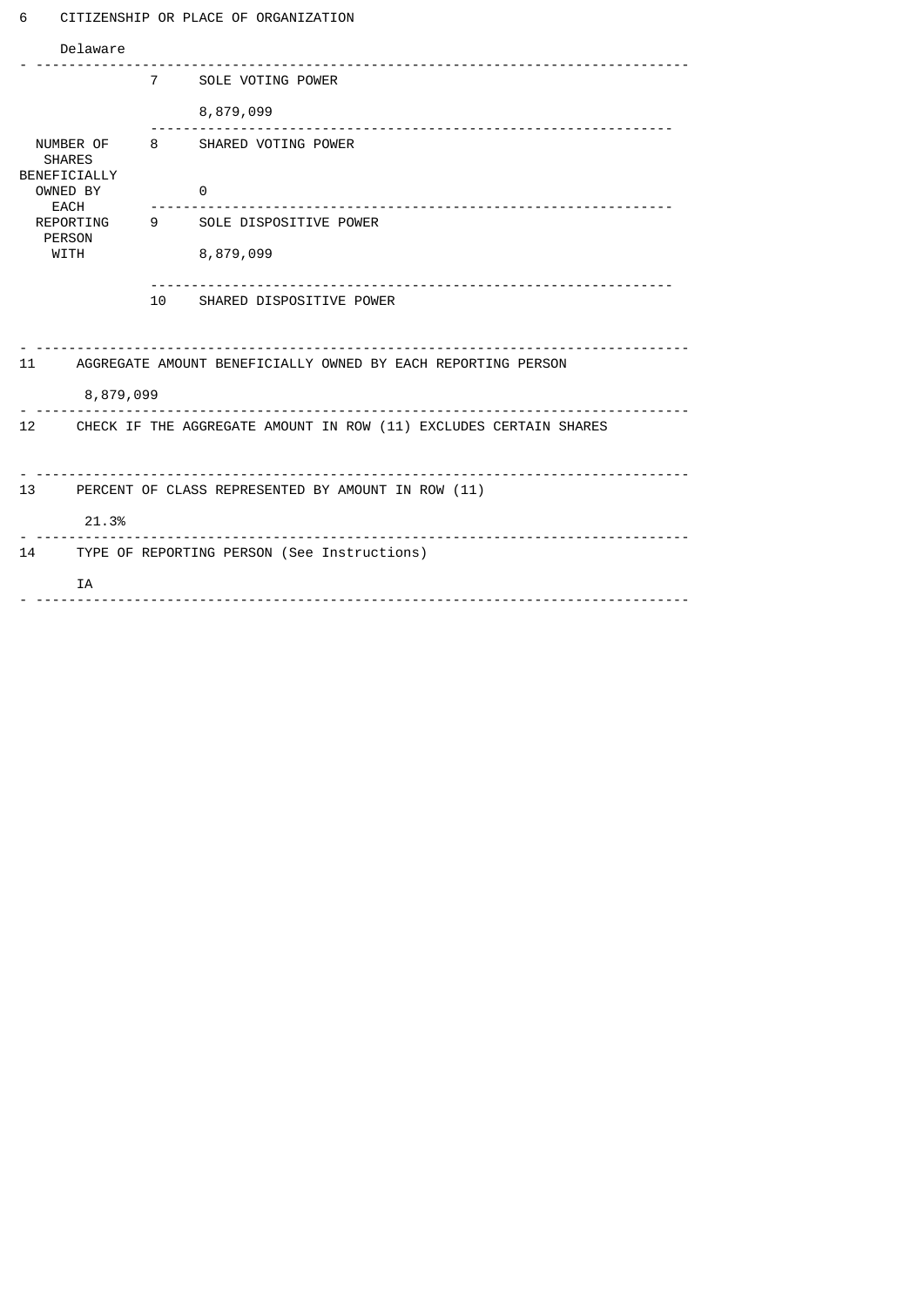| ________________________________ |              | ------------------------- |  |
|----------------------------------|--------------|---------------------------|--|
| CUSIP No. 148711104              | SCHEDULE 13D | Page 3 of 4 Pages         |  |
| ________________________________ |              | ------------------------- |  |

ITEM 1. Security and Issuer.

 Pursuant to Rule 13d-2(b) of Regulation 13D-G under the Securities Exchange Act of 1934, as amended, the Schedule 13G initially filed on November 10, 2005, by Chilton Investment Company, LLC (the "Reporting Person") with respect to the Common Stock, \$0.01 par value (the "Common Stock"), of Casual Male Retail Group, Inc., a Delaware corporation (the "Schedule 13G"), as amended by Amendment No. 1 to the Schedule 13G filed on February 14, 2006, replaced by the Schedule 13D filed on May 9, 2006 (the "Schedule 13D"), as amended by Amendment No.1 to the Schedule 13D filed on June 9, 2006, Amendment No. 2 to the Schedule 13D filed on June 29, 2006, Amendment No. 3 to the 13D filed on April 13, 2006 and Amendment No. 4 to the 13D filed on July 19, 2007, replaced by Amendment No. 2 to the Schedule 13G filed on July 20, 2007, and replaced by Amendment No. 5 to the Schedule 13D filed on October 23, 2007, is hereby amended by this Amendment No. 6 to the Schedule 13D to report a change in beneficial ownership. The Schedule 13D is amended as follows:

ITEM 5. Interest in Securities of the Issuer.

Item 5(a) is hereby supplemented by the addition of the following:

 (a) As of the date hereof, the Reporting Person is deemed to be the beneficial owner (through its control of the Client Accounts) of 8,879,099 shares representing 21.3% of the Issuer's Common Stock. The foregoing calculations are based on 41,561,080 shares of Common Stock issued and outstanding as of August 17, 2007 according to publicly available filings of the Issuer.

Item 5(c) is hereby supplemented by the addition of the following:

 (b) The number of shares and the price per share of all transactions effected by the Reporting Person since the most recent filing of the Schedule 13D:

|  | On October 22, 2007, 2,700 shares of Common Stock were purchased  |
|--|-------------------------------------------------------------------|
|  | through Credit Suisse at a price per share of \$7.4352.           |
|  | On October 22, 2007, 97,300 shares of Common Stock were purchased |

- through Susquehanna at a price per share of \$7.5000.<br>On October 23, 2007, 8.712 shares of Common Stock we
- On October 23, 2007, 8,712 shares of Common Stock were purchased through Credit Suisse at a price per share of \$7.4700.<br>On October 23, 2007, 51.288 shares of Common Stock wer
- On October 23, 2007, 51,288 shares of Common Stock were purchased through Susquehanna at a price per share of \$7.5000.<br>On October 24, 2007, 1,739 shares of Common Stock We
- On October 24, 2007, 1,739 shares of Common Stock were sold through Credit Suisse at a price per share of \$7.4730.
- o On October 25, 2007, 50,000 shares of Common Stock were purchased through Susquehanna at a price per share of \$8.1047.
- o On November 6, 2007, 25,012 shares of Common Stock were purchased through Lehman Brothers at a price per share of \$7.5977.
- o On November 6, 2007, 50,000 shares of Common Stock were purchased through Susquehanna at a price per share of \$7.6000.